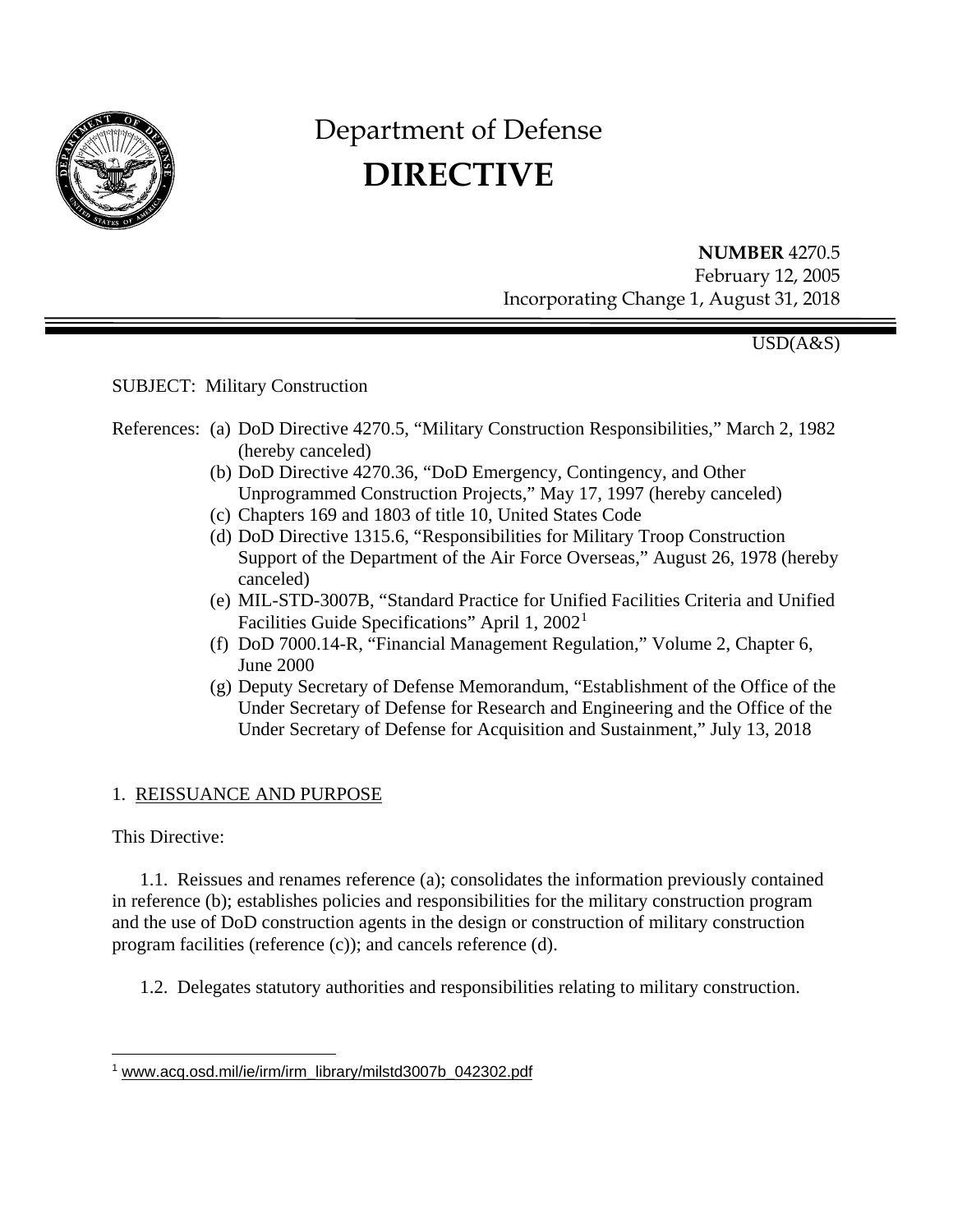#### 2. APPLICABILITY AND SCOPE

2.1. This Directive applies to:

2.1.1. The Office of the Secretary of Defense, the Military Departments (including the Reserve components), the Chairman of the Joint Chiefs of Staff, the Combatant Commands, the Office of the Inspector General of the Department of Defense, the Defense Agencies, the DoD Field Activities, and all other organizational entities in the Department of Defense (hereafter referred to collectively as the "DoD Components").

2.1.2. Military construction projects that are authorized and funded in military construction authorization and appropriation acts to support the DoD Components.

2.1.3. DoD emergency, contingency, and other unprogrammed construction projects not specifically authorized by military construction authorization or appropriation acts, but authorized pursuant to other laws, including those cited in reference (c).

2.2. This Directive does not apply to privatized housing or to projects acquired through a real property exchange agreement.

## 3. DEFINITIONS

3.1. Blanket Agreement. An agreement, as approved by the Deputy Under Secretary of Defense (Installations and Environment) (DUSD(I&E)), between a DoD Component and the assigned construction agent allowing the DoD Component to design and construct a class of projects or a set of associated projects.

3.2. DoD Construction Agent. The U.S. Army Corps of Engineers, the Naval Facilities Engineering Command, or such other approved DoD activity assigned the design or construction execution responsibilities associated with the military construction program.

3.3. Military Department. In accordance with reference (c), for purposes of the Pentagon Reservation, Washington Headquarters Services shall be considered a Military Department and its Director is considered the Secretary thereof.

3.4. United States. The 50 States, the District of Columbia, the Commonwealth of Puerto Rico, Guam, and the Virgin Islands.

## 4. POLICY

It is DoD policy that: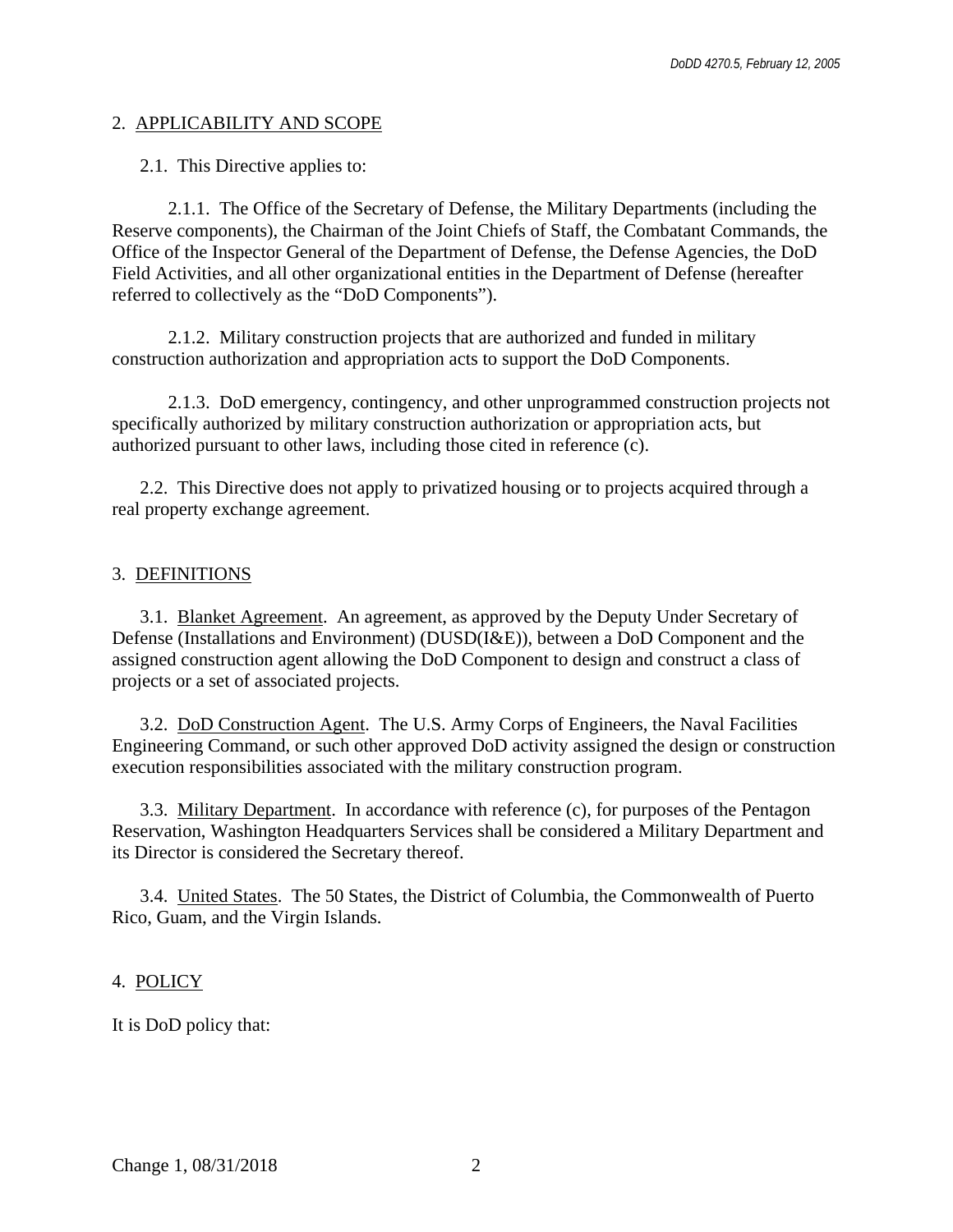4.1. Construction projects should normally be justified and funded through the planning, programming, and budgeting process. Authorities in Sections 2803, 2804, 2805, 2808, and 2854 of reference (c) are not included in the normal planning, programming, and budgeting process.

4.2. Projects shall be considered for funding under authorities available to the Heads of the DoD Components before being considered for funding under the authority of the Secretary of Defense. Reprogramming requests to fund projects under Sections 2803, 2805, and 2854 of reference (c) shall be submitted to the Under Secretary of Defense (Comptroller). Reprogramming is not necessary for projects under Sections 2804 and 2808 of reference (c).

4.3. The United States. Within the United States, design and construction execution of military facilities, including military family housing construction, unspecified minor military construction, and those Reserve component facilities constructed by the United States, shall be accomplished as follows:

4.3.1. The Army and the Navy. The Department of the Army shall use the services of the U.S. Army Corps of Engineers and the Department of the Navy shall use the services of the Naval Facilities Engineering Command for the design and construction of military facilities for their respective Military Departments. Each may use the services of the other Department in the interest of efficiency and cost-effectiveness or when otherwise considered appropriate.

4.3.2. The Defense Agencies and the DoD Field Activities. The U.S. Army Corps of Engineers or the Naval Facilities Engineering Command shall be used in the maintenance, repair, design, construction, rehabilitation, alteration, addition, and/or expansion of a real property facility for a Defense Agency or a DoD Field Activity with the approval of the Military Department having jurisdiction of the real property facility. Another construction agent may be used when the Secretary of the Military Department having jurisdiction of the Defense Agency or the DoD Field Activity real property facility so recommends (such alternate construction agent having been nominated by the Director of the Defense Agency or the Director of the DoD Field Activity), and the DUSD(I&E) approves the alternate as the most efficient, expeditious, and cost-effective agent to accomplish the authorized construction. The Director of the Defense Agency or the Director of the DoD Field Activity shall submit the name of the alternate construction agent to the Commander of the appropriate DoD construction agent for comment, the Secretary of the Military Department having jurisdiction of the real property facility, and to the DUSD(I&E), concurrently.

4.3.3. The Air Force. The Department of the Air Force shall use the services of the U.S. Army Corps of Engineers or the Naval Facilities Engineering Command for design and construction of the annual military construction program.

4.3.3.1. The Air Force may design and construct projects in the annual military construction program in specific cases where both the Air Force and the Commander of the assigned construction agent agree that it is the most efficient, expeditious, and cost-effective means to complete the project.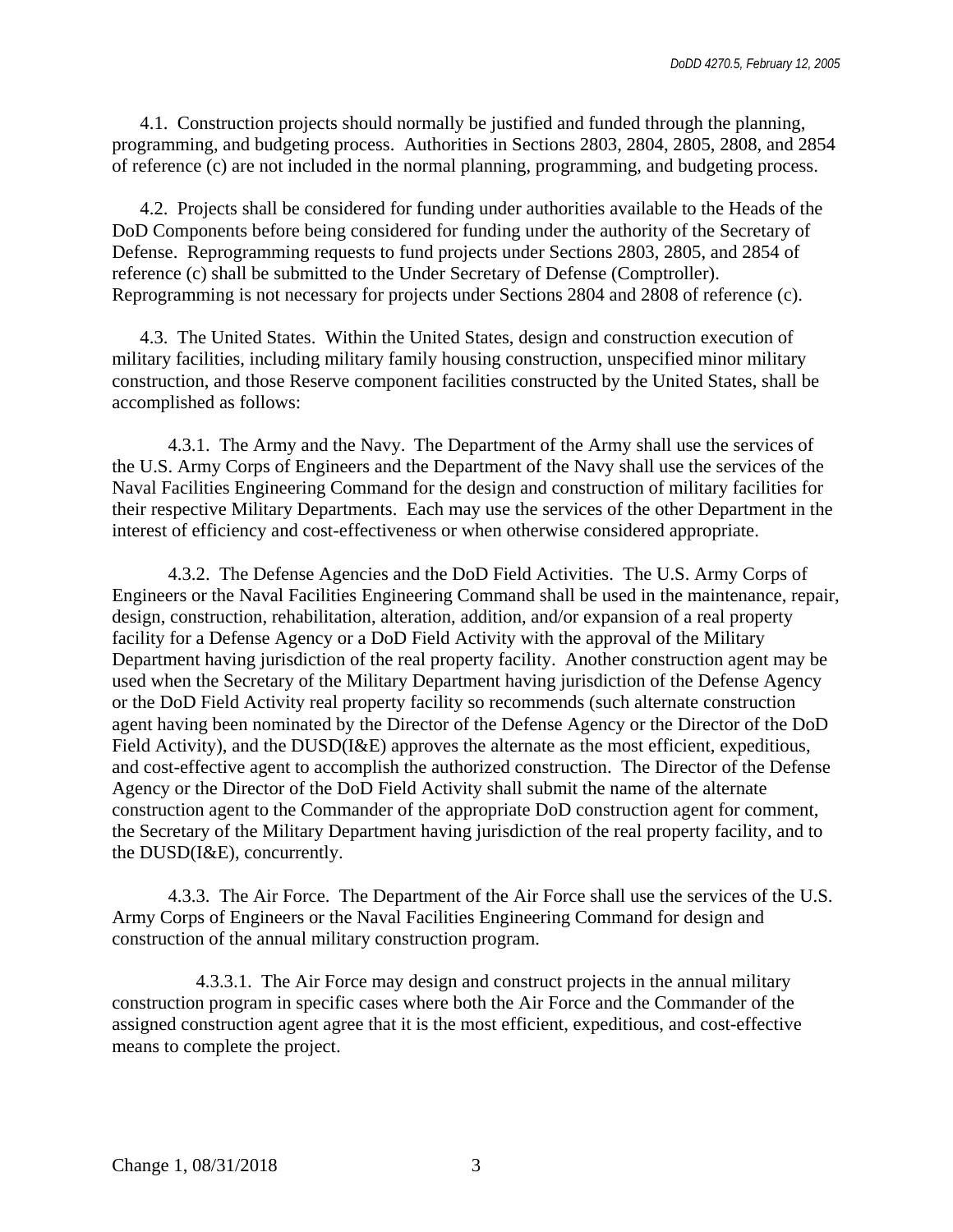4.3.3.2. If the Air Force and the assigned construction agent do not agree on a specific project, the Air Force may request permission from the DUSD(I&E) to design and construct the project over the objections of the assigned construction agent. The DUSD(I&E) shall request the views of the Commander of the assigned construction agent before making a decision on the Air Force request.

4.3.3.3. Air Force military family housing normally shall be designed and constructed directly within the resources and supervision of the Department of the Air Force.

4.3.4. The Reserve components. The Reserve components shall normally meet the same requirements as their active component stated in subparagraphs 4.3.1. and 4.3.3. for the design and construction of facilities covered by Section 18233(a)(l) of reference (c).

4.3.4.1. The National Guard shall normally use the services of the U.S. Property and Fiscal Officer for the State in which the facility is located for the design and construction of facilities covered by Section 18233(a)(1) of reference (c).

4.3.4.2. The design and construction of National Guard projects covered by Section  $18233(a)(2)$ ,  $(3)$ ,  $(4)$ ,  $(5)$ , or  $(6)$  of reference  $(c)$ , shall be accomplished according to the laws of the State, territory, or possession, and under the supervision of its officials, subject to the inspection and approval of the DUSD(I&E).

4.3.5. Other DoD Components. Facilities to be constructed for the other DoD Components and not addressed in subparagraphs 4.3.3. and 4.3.4. shall be designed and constructed by the host Military Department's construction agent.

4.3.5.1. Such DoD Components may use the services of other qualified agents to design and construct projects in specific cases where the DoD Component, the host Military Department, and the Head of the assigned construction agent agree that it is the most efficient, expeditious, and cost-effective means to complete the project.

4.3.5.2. If the DoD Component, the host Military Department, and the assigned construction agent do not agree on a specific project, the DoD Component may request permission from the DUSD(I&E) to use the services of other qualified agents over the objections of either the host Military Department or the assigned construction agent. The DUSD(I&E) shall request the views of the host Military Department and the Head of the assigned construction agent before making a decision on the DoD Component request.

4.3.6. Non-DoD Agencies and Nonappropriated Fund Instrumentalities (NAFIS). The appropriate DoD construction agent may, at the request and on behalf of non-DoD Agencies (including NAFIs), provide design and construction assistance for facilities requirements if the scope of the service does not adversely impact on military construction and national defense interests, and with the consent of the Military Department having jurisdiction over the real property facility.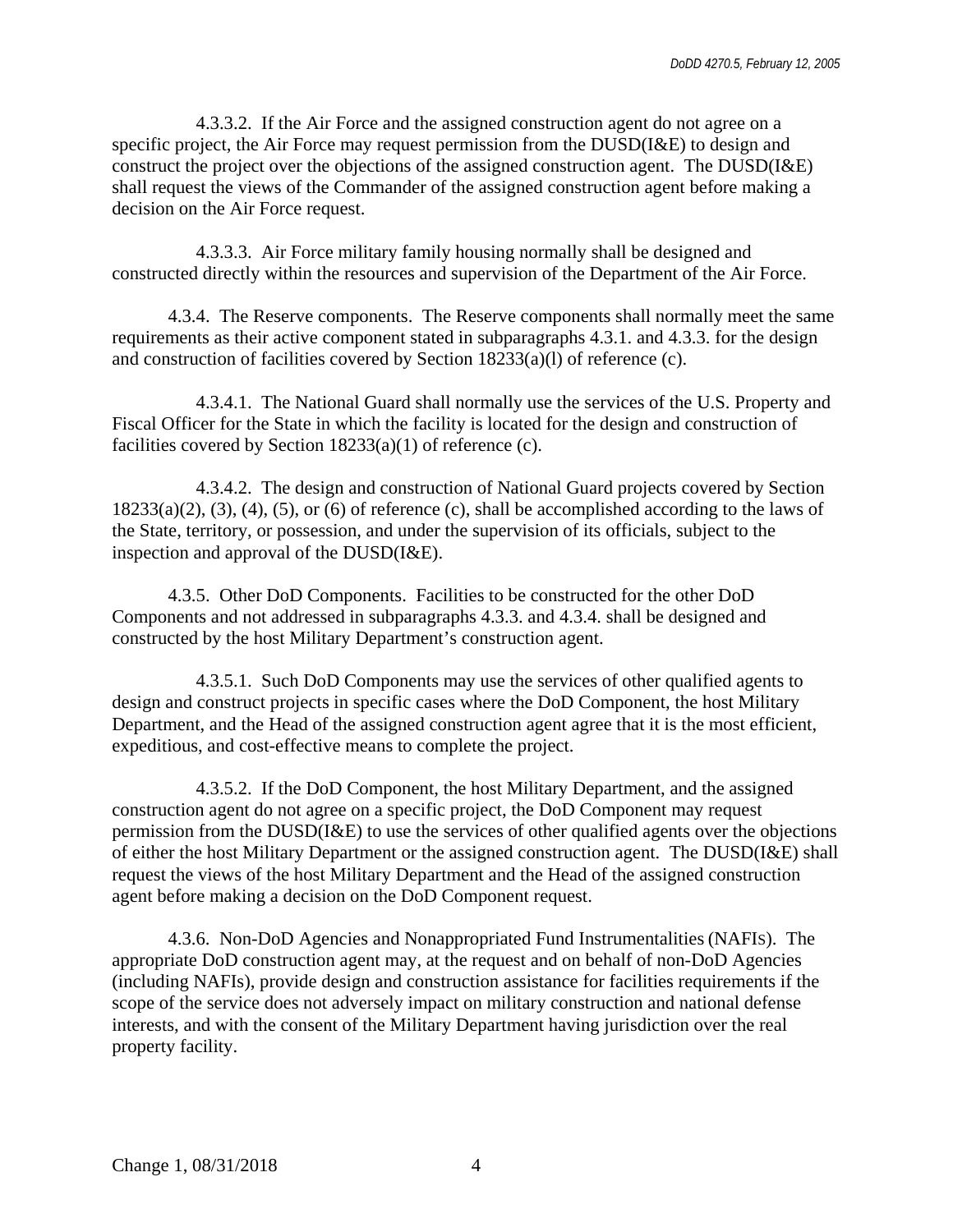4.4. Outside the United States. Outside the United States, design and construction execution of military facilities, including military family housing, shall be accomplished as follows:

4.4.1. Geographical areas are designated to specific construction agents in enclosure 1. Unspecified minor military construction in these areas may be executed by the requiring Military Department or, in the case of a Defense Agency or a DoD Field Activity, by the Military Department having jurisdiction over the real property facility.

4.4.2. The assigned DoD construction agent may, at the request and on behalf of non-DoD Agencies (including NAFIs), provide design and construction assistance for facilities requirements, if the scope of the services does not adversely impact on military construction and national defense interests, and provided that the assigned geographical areas of responsibility are maintained and with the consent of the Military Department having jurisdiction over the real property facility.

4.5. Blanket Agreements. Any blanket agreements among the DoD Components reassigning construction agent responsibility other than as specified in this Directive must be approved by the Heads of the DoD Components concerned, including, as applicable, the host Military Department, and by the DUSD(I&E). Such agreements must be re-approved by all parties no less often than every 5 years.

4.6. Data Elements. Existing DoD standard data elements shall be used for all data requirements to the extent possible.

4.7. The Unified Facilities Criteria (UFC) and the Unified Facilities Guide Specifications (UFGS). The UFC and the UFGS shall be used to the greatest extent possible by all the DoD Components for planning, design, and construction (restoration and modernization) of facilities, regardless of funding source, except for those facilities constructed by the National Guard on real estate neither owned by the United States nor under long-term lease to the United States, constructed by a State under reference (c), and where title to the facility shall not be in the United States. The UFC and UFGS procedures are detailed in MIL-STD-3007B (reference (e)).

#### 5. RESPONSIBILITIES

5.1. The Under Secretary of Defense for Acquisition, Technology, and Logistics (USD(AT&L)) is hereby delegated, with authority to re-delegate, the statutory authorities vested in the Secretary of Defense by reference (c), excluding Sections 2804 and 2808 of reference (c) which are retained by the Secretary of Defense. The USD(AT&L) shall:

5.1.1. Exercise general oversight over the military construction program.

5.1.2. Notify the Office of Management and Budget when the authority of Section 2808 of reference (c) is required in future Executive Orders.

5.1.3. Coordinate requests to use authorities of Sections 2804 and 2808 of reference (c).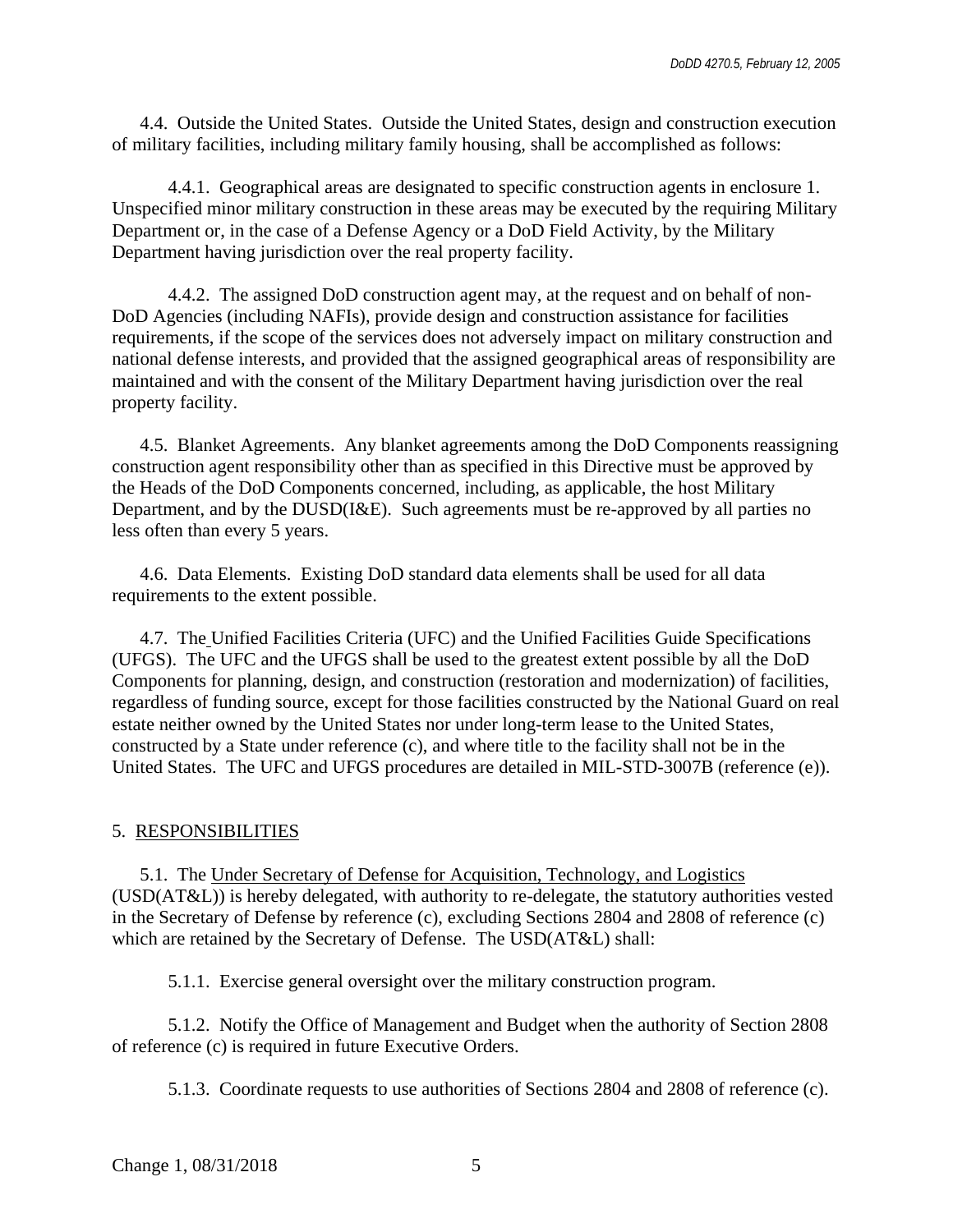5.1.4. Ensure that the Deputy Under Secretary of Defense (Installations and Environment) shall:

5.1.5.1. Administer the provisions of this Directive, including issuing implementing guidance.

5.1.5.2. Approve the use of a DoD Component or another activity as a DoD construction agent to exercise the design or construction responsibilities involved in supervision of contracts for the execution of projects in the DoD military construction program, including military family housing and Reserve component construction.

5.1.5.3. Modify the designations of enclosure 1, as necessary.

5.1.5.4. Certify, pursuant to Section 2858 of reference (c), that additional costs for expediting construction of a project are necessary to protect the national interest and to establish a reasonable construction completion date for each such project.

5.1.5.5. Approve negotiations for the expenditure of funds for cost-plus-fixed-fee contracts for work to be performed within the United States, except Alaska.

5.1.5.6. Monitor the execution of the military construction program to ensure the most efficient, expeditious, and cost-effective accomplishment of the program by DoD construction agents.

5.1.5.7. Monitor the use of military units or personnel in the execution of unspecified minor military construction projects.

5.1.5.8. Grant approvals pursuant to subparagraphs 4.3.2. through 4.3.4., and paragraph 4.5.

5.2. The Heads of the DoD Components shall:

5.2.1. Manage, in accordance with law and DoD policy, their portions of the annual military construction program, including Reserve component facilities and military family housing construction.

5.2.2. Ensure that the use of military personnel in the construction of projects within the United States is included in the annual military construction program and is in accordance with DoD 7000.14-R (reference (f)).

5.3. The Secretaries of the Military Departments shall:

5.3.1. Forward requests for contingency construction under Section 2804 of reference (c) through the USD(AT&L) to the Secretary of Defense. Include a DD Form 1391, "Military Construction Project Data," with estimated design completion and construction award dates,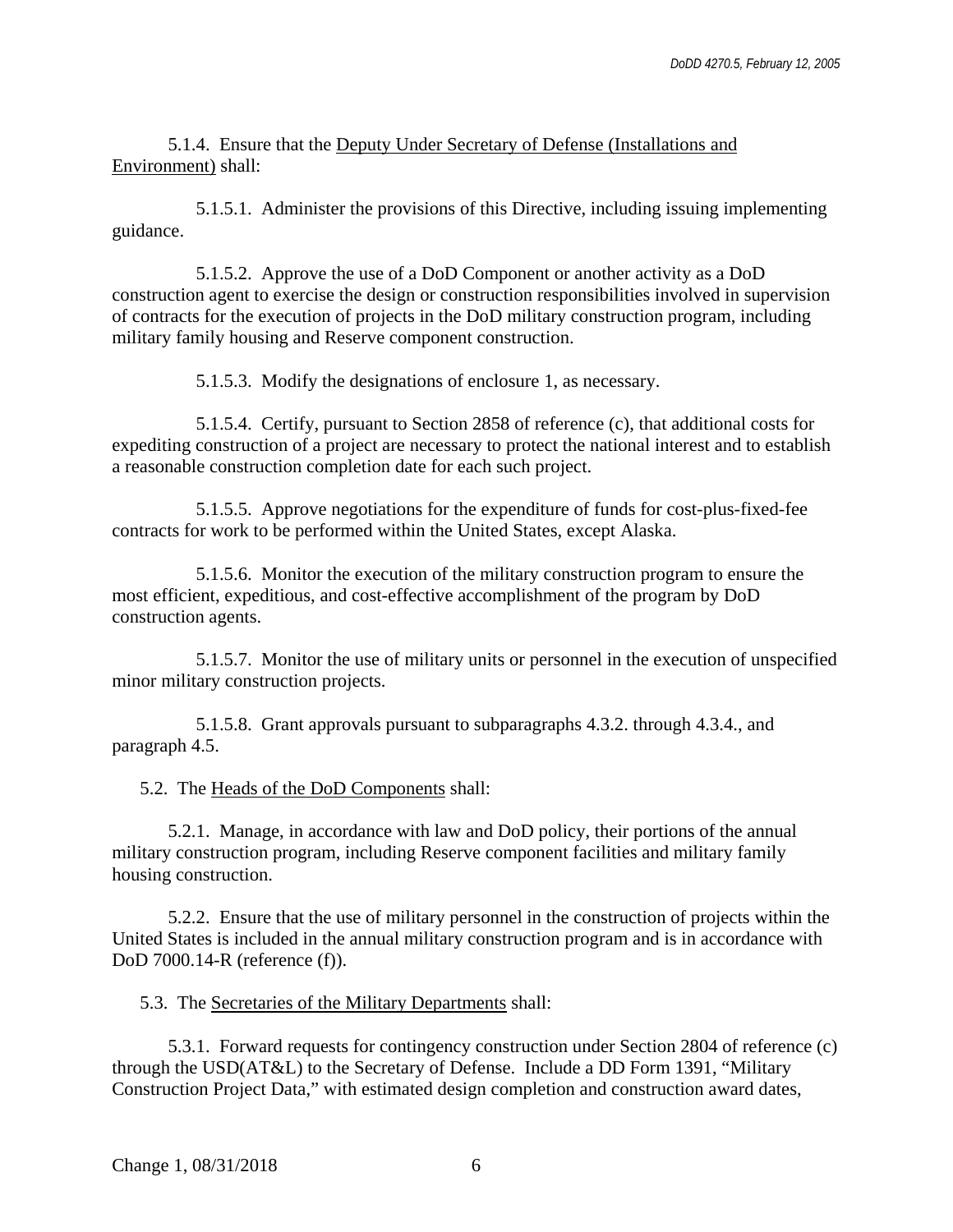completed in accordance with reference (f); a statement of why the authority provided under Section 2803 of reference (c) is not being used; a statement of need for the project from the applicable Combatant Command; and a statement that deferral for inclusion in the next military construction authorization act is inconsistent with national security or the national interest.

5.3.2. Forward requests for construction supporting war or a national emergency under Section 2808 of reference (c) through the USD(AT&L) to the Secretary of Defense and indicate why the facility is needed; include a DD Form 1391, with a description and cost estimate.

5.3.3. Notify the USD(AT&L) when the need for the authority under Section 2808 of reference (c) is anticipated.

5.4. The Chairman of the Joint Chiefs of Staff shall:

5.4.1. Notify the applicable committees of Congress of exercise-related unspecified minor military construction outside the United States under the authority of Section 2805 of reference (c).

5.4.2. Assign priority among competing requests from the Commanders of the Combatant Commands for joint exercise-related unspecified minor military construction projects under Section 2805 of reference (c).

5.4.3. Approve projects and provide allocated funds to the applicable Commanders of the Combatant Commands for exercise-related construction.

5.4.4. Notify the USD(AT&L) when the need for authority under Section 2808 of reference (c) is anticipated.

5.4.5. Assign priority among competing requests from the Commanders of the Combatant Commands for projects under Sections 2804 and 2808 of reference (c) and forward them to the USD(AT&L).

5.5. The Commanders of the Combatant Commands, through the Chairman of the Joint Chiefs of Staff, shall:

5.5.1. Verify the need for project requests for the use of authority under Section 2804 of reference (c), and forward them through the Chairman of the Joint Chiefs of Staff to the USD(AT&L).

5.5.2. Assign priority among competing requests for joint exercise-related unspecified minor military construction projects under Section 2805 of reference (c) and forward them to the Chairman of the Joint Chiefs of Staff.

5.5.3. Coordinate and assign priority to requests for projects under Section 2808 of reference (c) and forward them through the Chairman of the Joint Chiefs of Staff to the USD(AT&L).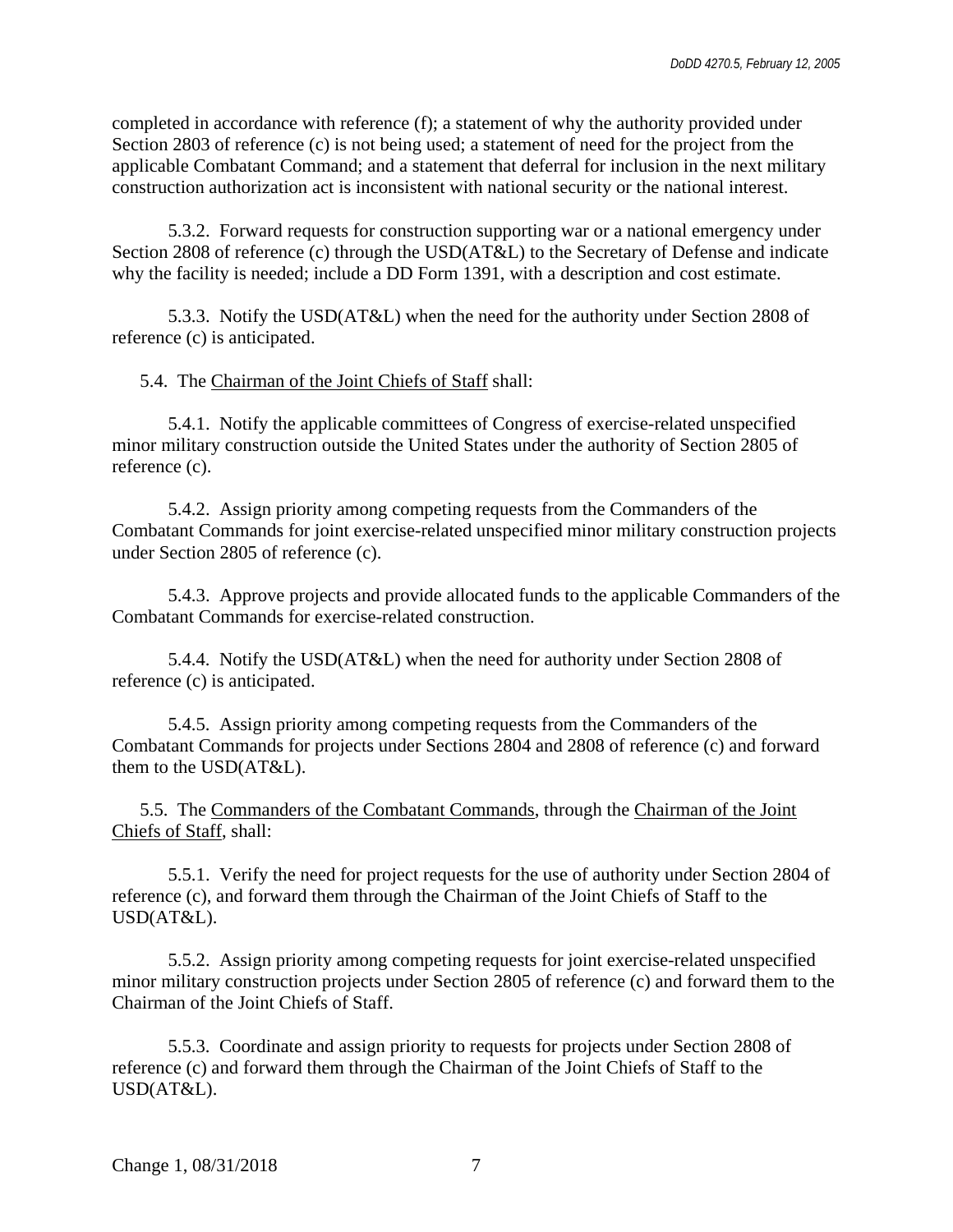6. SUMMARY OF CHANGE 1. This change reassigns the office of primary responsibility for this Directive to the Under Secretary of Defense for Acquisition and Sustainment in accordance with the July 13, 2018 Deputy Secretary of Defense Memorandum (reference (g)).

7. EFFECTIVE DATE

This Directive is effective immediately.

Thal W & Louis

Deputy Secretary of Defense

Enclosures - 1 E1. Designated DoD Construction Agents